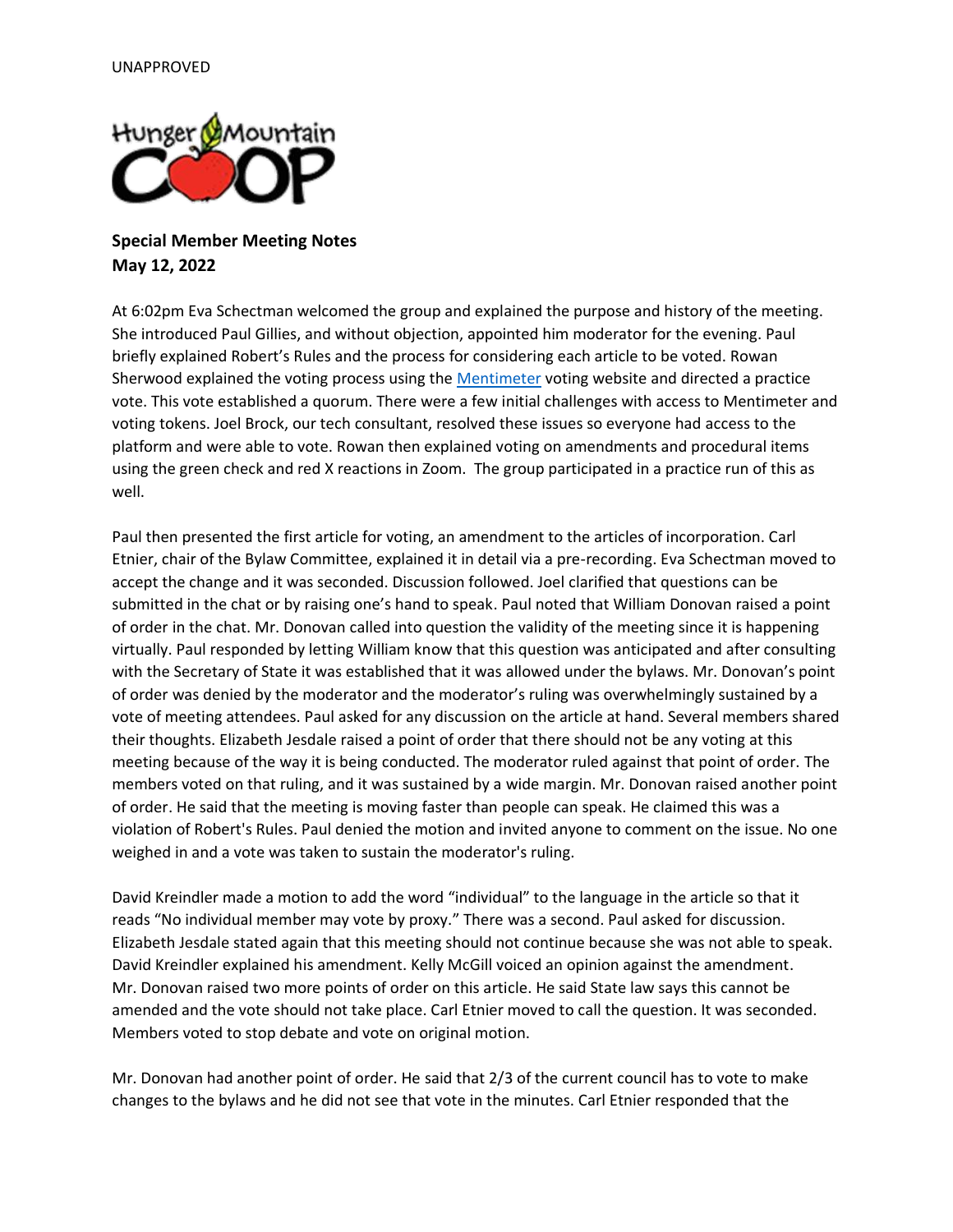council did vote for that. Eva Schectman shared that the current council voted on and approved this in February.

Motion to amend article 1 passed. Article 1 as amended was then voted and approved.

Paul then introduced the second article, a comprehensive update of the bylaws. It was moved and seconded to consider it. Stephanie Kaplan explained the article via pre-recording. Elizabeth Jesdale spoke to say that she is not able to speak. She called for a roll call to verify quorum. Paul stated that he was not clear if we have the capacity for a roll call. Joel assured her that there was still a quorum. Paul ruled that we have a quorum and continued. Mr. Donovan spoke again to advocate for not continuing. Paul disagreed and ruled to continue with the meeting as warned. Members voted to sustain that ruling. There were several questions from members and discussion. There was some clarification on the voting process. Kevin O'Donnell moved to call the question and was seconded. The members voted to cease debate on article 2 and the original motion was approved.

Paul read article 3, an amendment to change certain aspects of member voting. It was moved and seconded. Steven Farnham explained the article in a pre-recorded video. There was some discussion and it was clarified that changes would not take place until after this meeting. Mr. Donovan wondered why the article was not included in the full bylaw revision which was just approved. Carl explained that more substantive changes were pulled out as separate votes. Mr. Donovan thought this was a late addition to the plan and he wondered if the current council approved this. Eva confirmed that they had. It was clarified that information on voting will be shared as it always has been. Michael Levine asked for clarification on the 14-day voting window and what can be amended. Carl explained amendments would not be possible in such cases. Mr. Donovan asked if there was still a quorum and Joel confirmed that there was. David Kreindler echoed Elizabeth's point that the meeting is confusing. He then stated a motion to divide the question into two parts. It was seconded. Elizabeth Jesdale stated again that she is not able to have her voice heard. Scott Hess called the question. Clarification was provided that this vote is on the amendment. There was a vote on the amendment and it did not pass. Members then voted to approve Article 3. Andrew Sullivan raised concern about lack of quorum.

Paul read article 4, an amendment to provide transparency in employee compensation. It was moved and seconded. Sue Zekas explained the article in a recording. Elizabeth spoke again about how she in not able to get her questions answered. David Kreindler expressed that he does not like how the meeting is set up. He then called the question. Members voted to cease debate and vote on the article, and then voted on Article 4. It passed.

Paul read article 5, an amendment to clarify council member freedom of expression. It was moved and seconded. Scott Hess explained the article in a pre-recorded video. David Kreindler pointed out that the consequences of violating the policy are not detailed. It was noted that the full recording was not played. Carl responded by sharing what the rest of the recording said. Stephanie Kaplan clarified that council members can state their own opinions but not undermine council decisions. Kevin moved to call the question. Joel asked if we wanted to hear questions before calling the question. Paul clarified that the meeting does not automatically end at 8:00pm, then asked for a vote on whether or not to call the